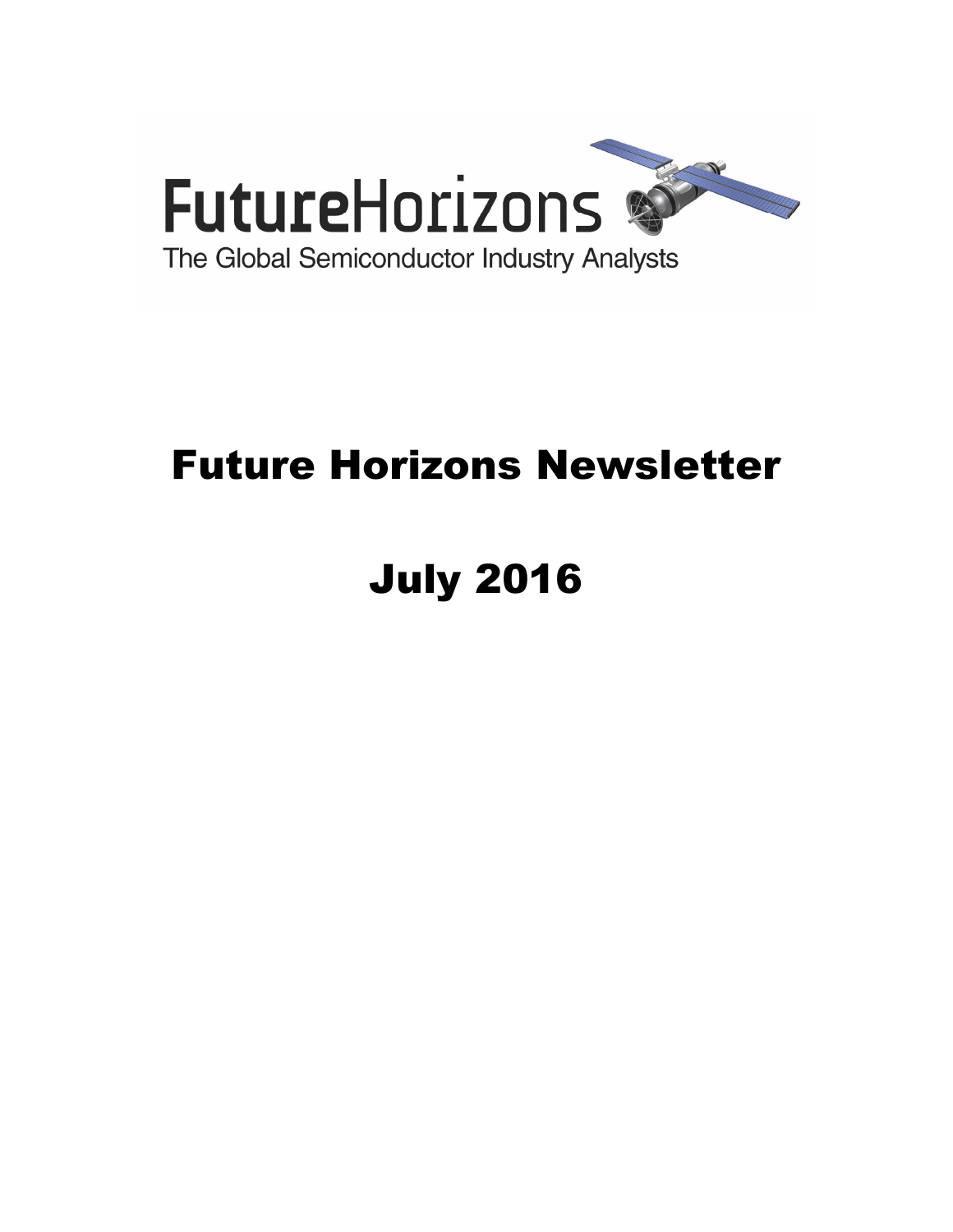## Contents Page

| <b>Industry News by Company</b>              | Page 03 - 05 |
|----------------------------------------------|--------------|
| <b>Industry News &amp; Trends</b>            | Page 06 - 07 |
| <b>East European News &amp; Trends</b>       | Page 08      |
| <b>World Economic Round Up</b>               | Page 09      |
| <b>Future Horizons &amp; Industry Events</b> | Page 10      |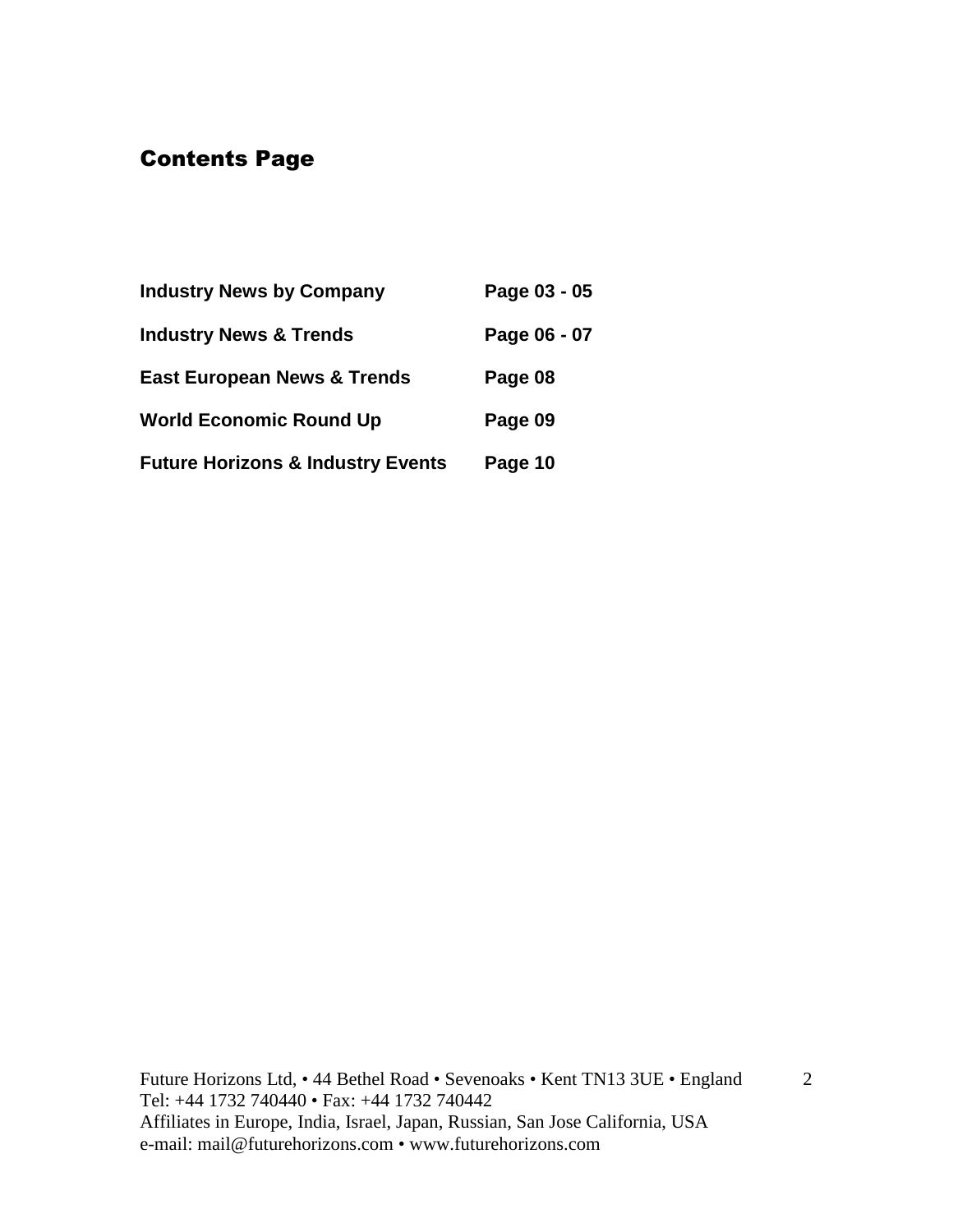#### Industry News By Company

#### **Startup Looks To Put Pas On CMOS Express**

SAN FRANCISCO—After emerging from semi-stealth mode to announce the infusion of \$35 million in April, ACCO Semiconductor Inc. is looking to take its CMOS-based RF power amplifier business to the next level.

The Sunnyvale, Calif.-based startup, which traces its roots back to 1994, believes it can cash in on the growing opportunity for RF front end chips for cell phones and Internet of Things (IoT) products by strapping power amplifiers (PAs) to the same economic engine that has propelled most other types of chips: complementary metal–oxide–semiconductor (CMOS) process technology.

#### **FEI Launches Three New Tools For Next-Generation Semiconductor Manufacturing**

FEI announced today the release of three new tools for process control and defect/failure analysis in advanced semiconductor manufacturing. Two of the tools are specifically targeted at the 7nm node, and all are designed to allow manufacturers to address critical production issues with industry-leading time-to-data, throughput and low cost-per-sample.

"Perhaps more than any other industry, time is money in advanced semiconductor manufacturing," said Rob Krueger, vice president and general manager of FEI's Semiconductor Business. "The time required to analyze a sample affects the cost-persample directly, but even more importantly, the time required to answer critical production questions can reduce losses and increase production of the entire process. These new tools are the first on the market to allow fast, automated analysis of critical structures that are 7nm and smaller, enabling manufacturers to develop and scale new processes faster, and get new products to market sooner and more profitably than their competitors."

#### **Around One In 15 New Cars Uses Radar Chips From Market Leader Infineon For Driver Assistance**

Munich, Germany – June 21,  $2016 - By$  the end of 2016, more than half of all new automotive 77-GHz radar systems worldwide will be equipped with chips from Infineon Technologies AG (FSE: IFX / OTCQX: IFNNY). Statistically speaking, that means around one in 15 new cars will use a driver assistance system with 77-GHz radar chips from Infineon.

The market leadership of Infineon in the rapidly growing market for radar chips for driver assistance systems was also recently confirmed by market research company IHS Technology. While Infineon has sold a total of 20 million radar chips in the past few years, the company intends to have shipped a further 30 million chips for driver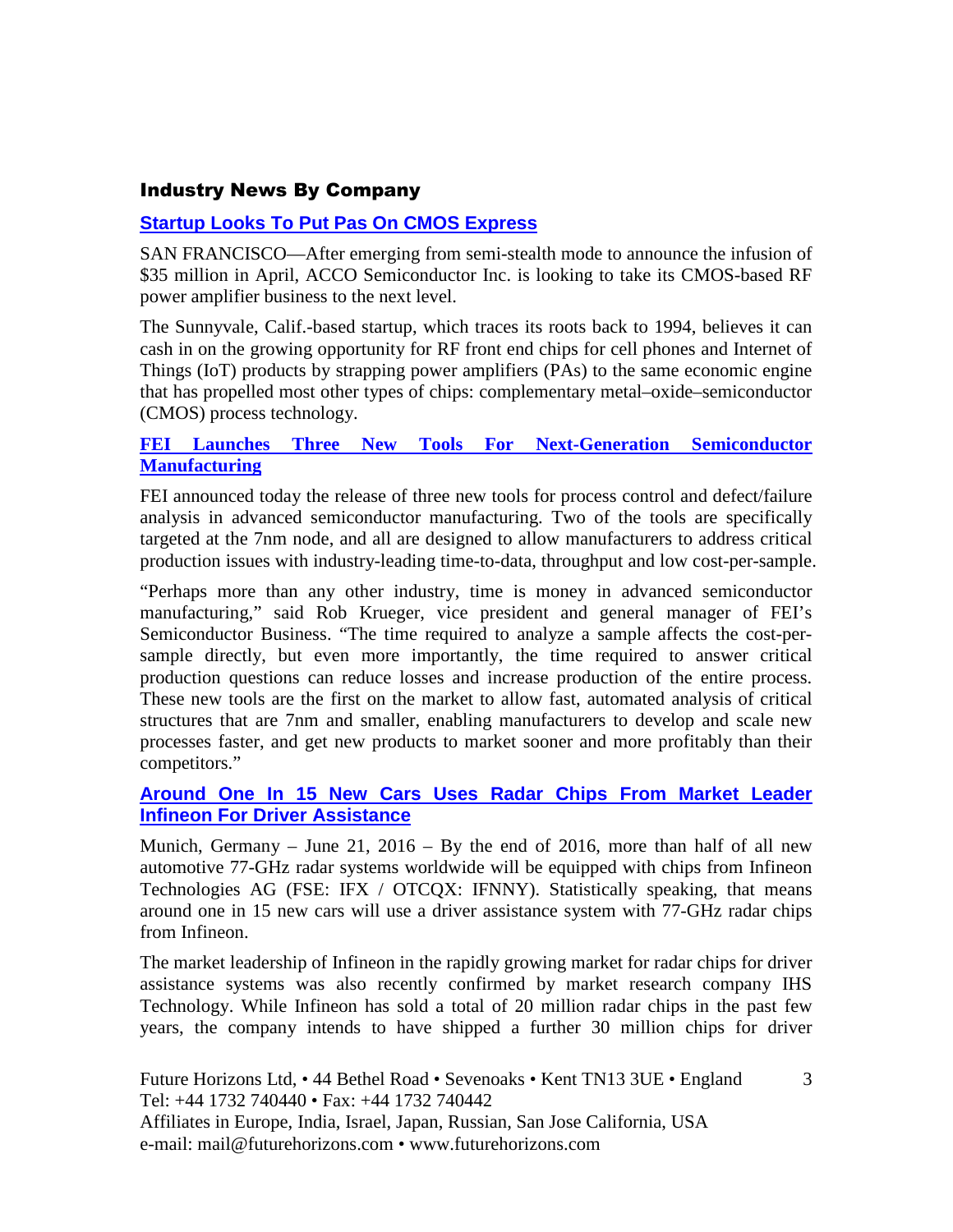assistance systems next year alone. Infineon would have thus doubled its radar chip sales annually for five years in a row.

"Of the world's five largest manufacturers of radar systems, four already rely on 77-GHz radar chips from Infineon," said Ralf Bornefeld, Vice President & General Manager, Sense & Control at Infineon Technologies. "We make driving safety the standard in midsized and small vehicles. Our sensor chips place the vehicle inside the kind of safety cocoon that is essential for autonomous driving."

#### **Infineon Backs European Commission In Developing Cybersecurity Guidelines**

Munich, Germany and Strasbourg, France – July 5, 2016 – Infineon Technologies AG takes an active role in the development of European-level cybersecurity guidelines. Today, the European Commission signed the contract for a Public-Private-Partnership (PPP) with the European Cyber Security Organisation (ECSO) ASBL. Representing the private sector, ECSO will work directly with the European Commission to improve Europe's industrial policy on cybersecurity. As part of ECSO, Infineon joined the signing ceremony at the European Parliament in Strasbourg. The ceremony was hosted by Vice President for Digital Single Market, Andrus Ansip, and Commissioner for Digital Economy and Society, Günther Oettinger.

The objective of the contractual PPP is to promote, encourage and build a strong, harmonized and competitive cybersecurity market across various sectors such as energy, transport, health and finance. The partnership is expected to raise around 1.8 billion Euro of investment by 2020 and with this, develop innovative and trusted cybersecurity solutions, products and services in Europe.

#### **Intel, CEA Team On IoT Research**

LONDON--Intel Corp. and France's CEA have signed a five-year agreement to enable a shared R&D program and the submission of proposals jointly for European Union funded collaborative R&D projects.

The agreement will be particularly relevant to high-performance computing as part of the Horizon 2020 program, CEA said. The deal covers several research programs at CEA-Leti in Grenoble, including the Internet of Things (IoT), wireless communications, security, and 3D displays.

Intel launched its own Europe-wide network of R&D labs in 2009. A virtual umbrella organization that covered about 800 researchers across Europe the Intel Labs Europe name was created at a time when Intel faced the possibility of billion-dollar-plus fines from the European Commission for previously having abused its market dominance in microprocessors.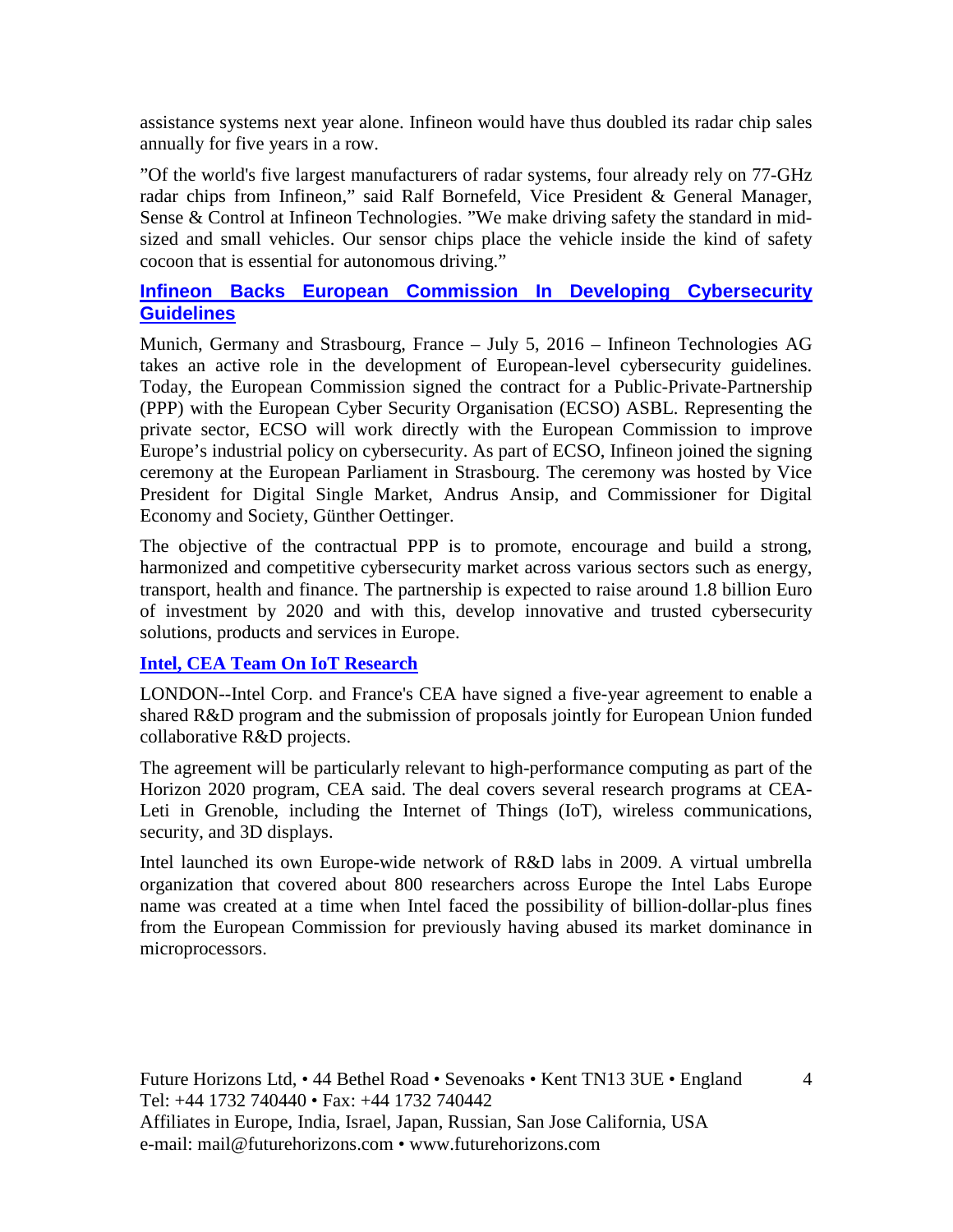#### **Oxford Instruments Announces Mos2 Growth Process**

Process solutions firm Oxford Instruments has announced the development and launch of the MoS2 growth process using its Nanofab nanoscale growth system.

Single layer MoS2 is a direct band gap semiconductor which has wide ranging applications in optoelectronics such as LEDs, photovoltaics, photodetectors, and bio sensors. Multi layer MoS2 is an indirect band gap semiconductor which shows promise in future digital electronics.

Oxford Instruments says that its scientists have undertaken extensive research and optimisation of this CVD process, developed on a Nanofab system equipped with precursor delivery modules capable of delivering a wide range of liquid/solid/metal organic precursors suitable for 2D materials growth.

#### **STMicroelectronics Gets Software Support For Smarter Phones**

A combination of STMicroelectronics' unique, flexible sensor architecture and Qualcomm All-Ways Aware sensor-processing abilities will emphasise performance and minimise power consumption in mobiles.

Semiconductor company STMicroelectronics is collaborating with Qualcomm Technologies to create smarter mobile devices.

Under the partnership, Qualcomm Technologies Inc. will add software support for ST's inertial sensor solutions such as the iNEMO inertial module to enable the rapid introduction of Android smartphones based on Qualcomm Snapdragon processors with minimised power consumption and high-performing sensor capabilities through the use of hardware features integrated into the sensor. The reference software is already available to address the specific needs of OEMs creating new devices. While the agreement extends to all of ST's inertial modules and sensors (motion, environmental, and acoustic), first efforts will focus on supporting ST's LSM6DS3 inertial module in key Qualcomm Technologies' reference designs. The LSM6DS3 is an always-on, lowpower inertial module combining a 3D accelerometer and a 3D gyroscope with superior sensing precision.

#### **Synopsys Buys Glasgow EDA Startup**

LONDON--EDA vendor and IP licensor Synopsys Inc. (Mountain View, Calif.) has acquired Gold Standard Simulations Ltd. (GSS), a spin-off from Glasgow University that specializes in TCAD software for nanometer-scale electronic devices.

The amount Synopsys paid has not been disclosed but described as "not material to Synopsys financials."

GSS was founded in 2010 by Professor Asen Asenov, James Watt Chair in Electrical Engineering in the College of Science and Engineering, with £720,000 (about \$950,000) seed funding and support from Scottish Enterprise. GSS specialises in predictive physical simulation of performance and atomic-scale transistor variability, and statistical "compact" models for circuit simulation.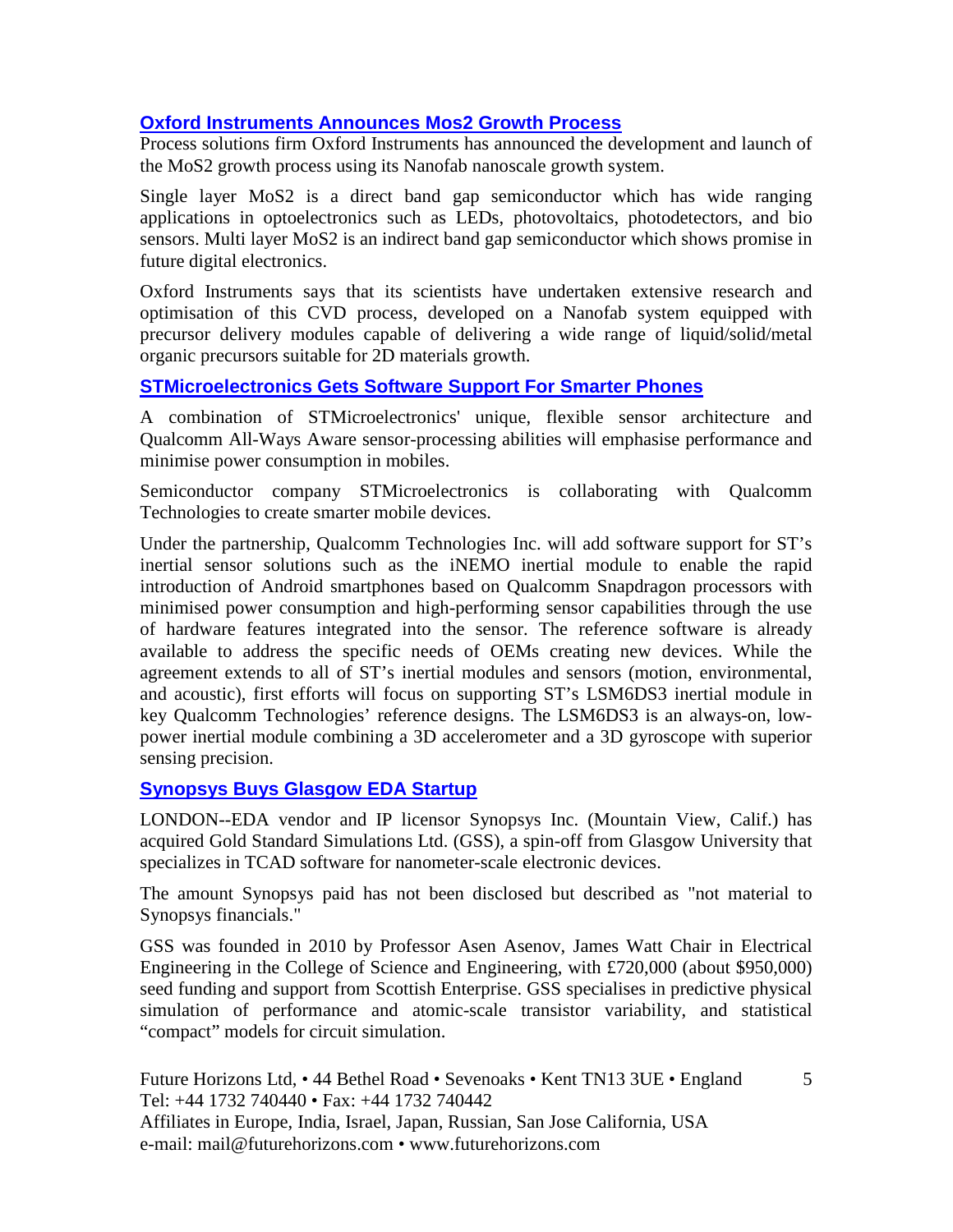#### Industry News & Trends

#### **Printed Memory To Secure Iot**

TORONTO--There's a lot of talk about developing small, low-power memories for connected devices for the rapidly growing Internet of Things (IoT) market. But there are opportunities for memory where devices need not be connected, and that's where printed memory can play a role.

Thin Film Electronics ASA (ThinFilm) is one company that has a developed printed electronics and smart systems, including memory, which was recently demonstrated at Drupa, the world's largest printing equipment exhibition, by Xerox. It licensed the technology in January 2015 and is modifying a production line in one of its existing facilities in Webster, N.Y., to produce the memory labels.

#### **Bluetooth Steps Beyond PAN**

SAN JOSE, Calif. – Bluetooth will expand beyond its personal-area network with version 5.0 and a parallel effort on mesh networking, taking on Zigbee in home and building automation. Long term, vendors and analysts are calling for links among networks to enable interoperability in the emerging Internet of Things.

BT5 raises peak data rates from 1 to 2 Mbits/second and max range from 30 to 100 meters. The enhancements, along with expanded data broadcasting enables "us to move away from the app-paired-to-device model to a 'connectionless' IoT," according to the Bluetooth SIG in a statement officially announcing the BT5 and mesh specs.

Chips designed for BT5, which requires extensions to the physical layer, will start to ship by the end of the year. The so-far unnamed BT mesh spec will work with current chips and so is expected even earlier.

#### **Electronics On The Fly**

This probably won't be the first time you've seen the term 'Factory in a Box'. We've seen it in the maker community where desktop machines are described as your very own home manufacturing device all the way through to institutions like the Manufacturing Technology Centre in the Coventry, which recently launched an initiative under the moniker to turn small and medium-sized UK manufacturing businesses into global digital factories.

Founded in 2012, Israeli tech company, Nano Dimension has taken a different view on the term with the launch of its DragonFly 2020 3D Printer, designed to be the ultimate rapid prototyping tool for professional electronics. Envisaged as the first system to solve a real problem in the manufacture of electronics, the DragonFly brings a traditionally outsourced part of the manufacturing process in-house via "one box".

#### **SRAM Takes The Wheel In Autonomous Vehicles**

TORONTO—One area where SRAM is seeing some continued stickiness is the growing automotive segment, as vehicles continue to get smarter and provider more digital information, whether it's to help the driver or entertain the passengers.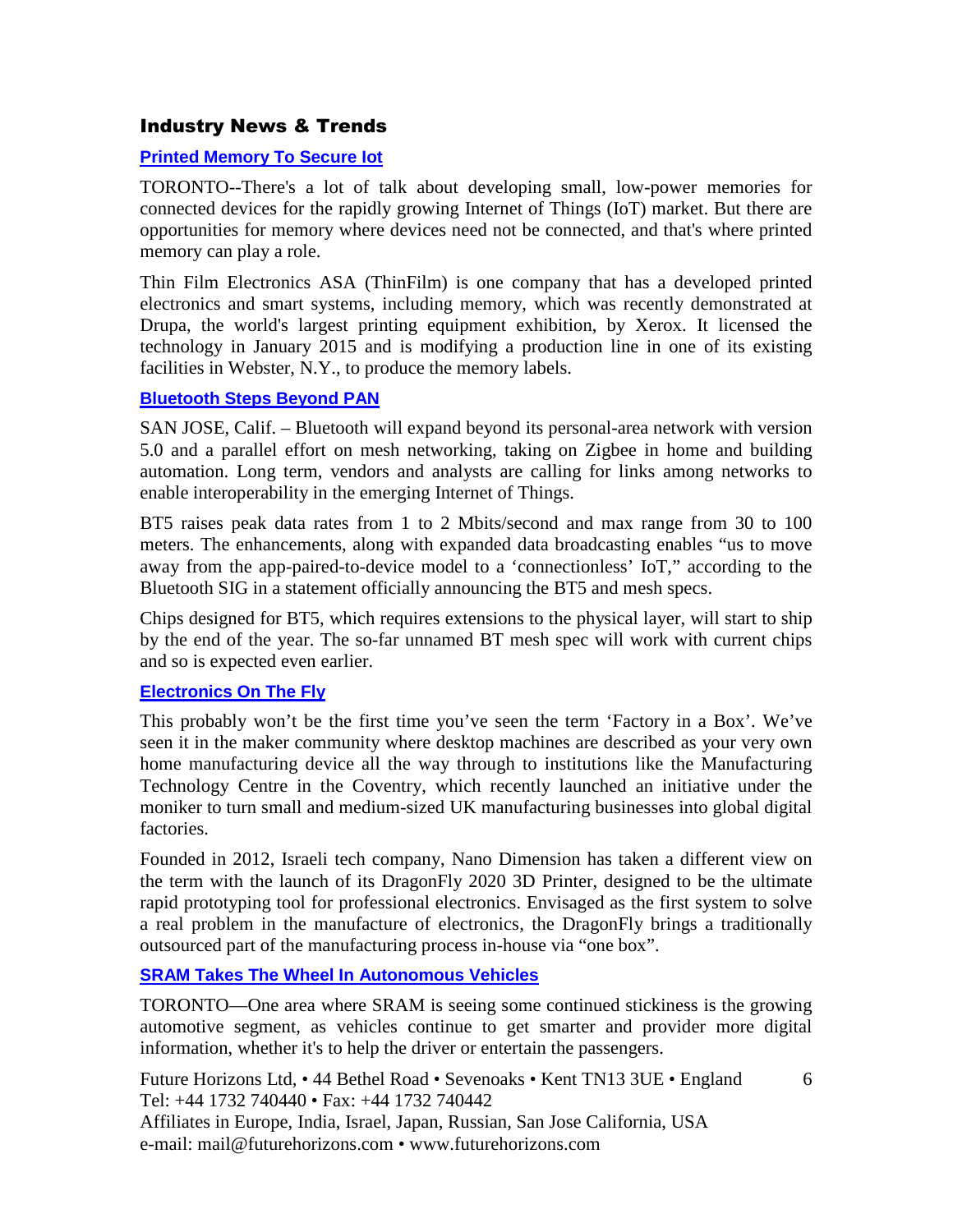The segment also includes autonomous vehicles, something Renesas Electronics Corp. has in mind for its new two-port on-chip SRAM for use in SoCs for in-vehicle infotainment systems. The new on-chip SRAM will be used as video processing buffer memory in high-performance SoCs that will play an important role in making the autonomous-driving vehicles of the future safer and more reliable.

In a telephone interview from Tokyo with EE Times, Koji Nii, chief professional for the Design Platform Business Department within Renesas' 1st Solution Business Unit, said the autonomous vehicle market is fast approaching on the horizon in Japan, as the country has committed to making it possible for highways to accommodate self-driving cars by 2019, followed by downtown city cores in 2022.

#### **UK's Artemis Facility Demonstrates Optical Control Of 2D Semiconductor Bandgap**

Schematic of a laser beam energizing a monolayer of molybdenum disulphide. (Credit: Der-Hsien Lien, Berkeley)

The expanding toolbox of 2D materials has allowed researchers to assemble new materials that could have a disruptive impact on optoelectronic technologies. The allcarbon 2D material graphene is an excellent conductor when supported on a substrate and hence promises to be an ideal electrode material in a 2D device.

By placing a single-layer of the semiconductor molybdenum disulphide (MoS2) on top of the graphene, one obtains a heterostructure with enhanced optical properties. MoS2 plays an important role in such an assembly because it transforms from an indirect-bandgap semiconductor to a direct-bandgap semiconductor in the 2D limit. This greatly enhances the material's ability to absorb light and leads to new properties such as an ability to discriminate the polarization of an optical excitation.

#### **Co-Robots Tend 3-D Printers**

LAKE WALES. Fla. — Tend.ai claims to be the world's first artificially intelligent (AI) cooperative robot (co-robotic) tender of 3-D printers, in-circuit-testers (ICTs) for printedcircuit boards (PCBs), punch presses and other automated manufacturing devices. It now aims to bring manufacturing back to the U.S. by offering a cloud-based software automation system for users with no technical knowledge.

Using a web-cam attached to the robot's gripper and thin-client into which the user plugs all their devices, its AI software in the cloud manages the performance of all the tasks workers would have to perform manually. This includes configuring all devices, pushing their buttons, moving partly constructed devices from machine to machine, fetching the final manufactured parts and packaging them into boxes.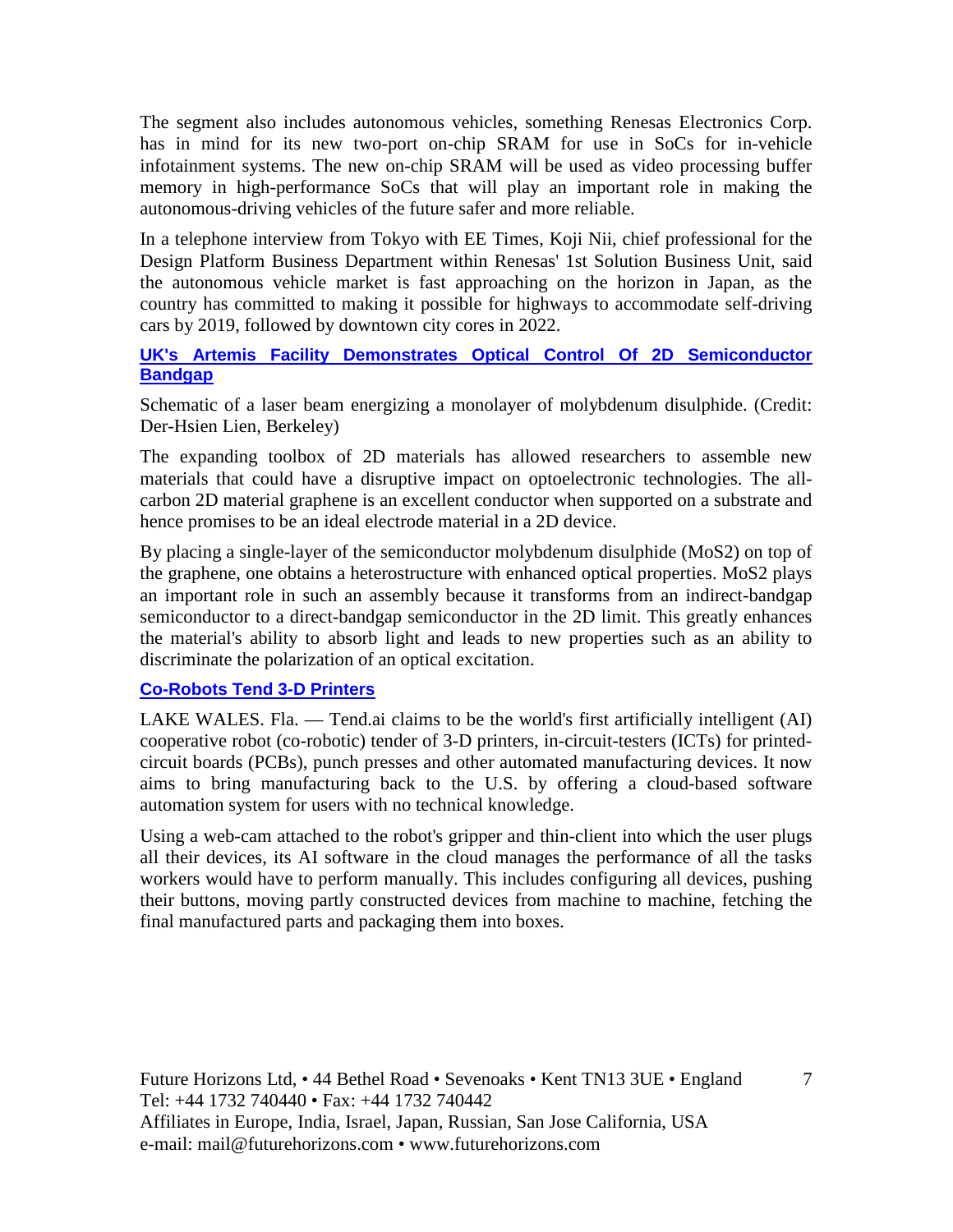#### East European News & Trends

#### **Russian Start-Ups To Get Funding And Broader Backing From Irish**

Four Russian start-ups operating in the fast-growing IT markets for business, tutoring and personal needs will each get ˆ50,000 in investment from Enterprise Ireland, the Irish national innovation support agency, Russian portal Firrma.ru reported, citing a source in the Irish agency.

LiveCatalog is a developer of interactive solutions for wholesalers, supply chains, ecommerce operators, as well as for publishers.

BikesBooking offers a handy option for fast and inexpensive bicycle, scooter or motorcycle rental in any part of the world.

RealSpeaker has developed IT-enabled technology to convert voice messages into text without the need to type texts on a keyboard.

#### **Russia And Chinese Region To Set Up Fund For Tech Start-Ups**

The RVC Seed Fund run by Russia's key fund of funds for innovation, RVC, and its Chinese partners have agreed to team up in bringing Chinese investors into a new mutual fund that would support tech start-ups operating in biomedicine, energy saving, IT and electronics in the two countries. An agreement was inked yesterday for 2016-2019 between the Seed Fund and the International Technology Union of the southeast Chinese province of Guangdong, Russian portal Science and Technologies of RF reported.

Under terms of the agreement, the RVC Seed Fund undertakes to provide expert assessment and offer whatever help would be needed in project screening, and also act as the key supplier of potentially promising projects and technologies for the prospective new fund.

#### **Nanomaterials For New Memory Devices Developed In Voronezh**

Scientists at the Voronezh State University (VSU) in Central Russia have developed new magnetic nanostructured materials which could be used to make next gen memory devices.

The VSU team is said to have aimed to develop Si-Me based nanostructured materials "with an optical magnetization reversal effect" to come up with new memory components.

As a result of research, the team is reported to have developed materials that are expected to enable "ultra-high speed," an improvement that stems from an innovative method of storing data no devices available today currently use.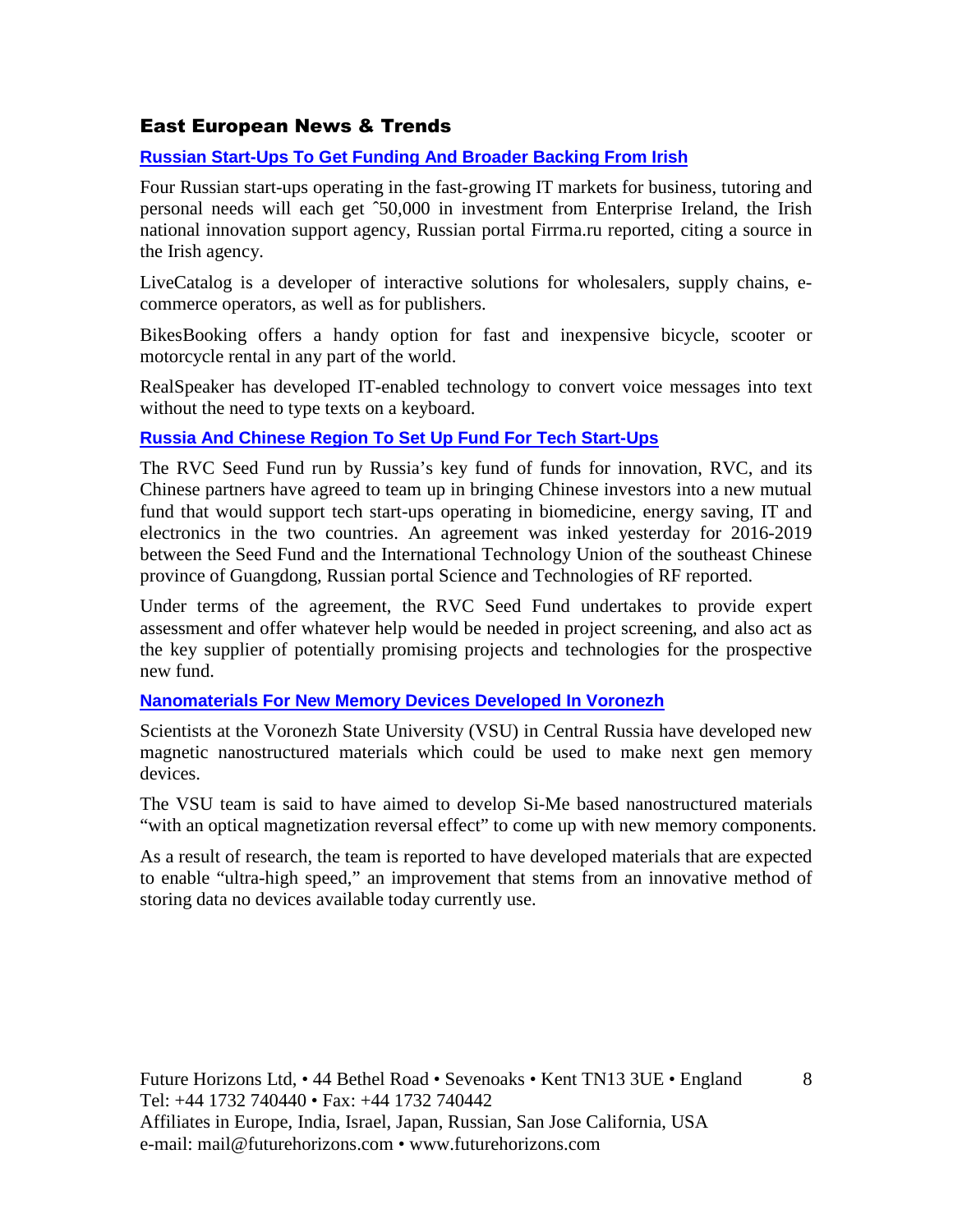#### World Economic Round Up

As the UK and the rest of the world adjust to last month's historic vote to leave the EU, a big issue remains far from decided: what kind of relationship post-Brexit Britain will seek with the rest of the bloc. One scenario much discussed by free traders within the Brexit ranks, as well as those who want a clean break with the rules of the EU, is known as World Trade Organisation access. Under this model the UK would rely on its membership of the WTO for access to European markets and as a first step towards fullblown free trade agreements with other blocs and countries, including the EU.

**The latest economic news by country to include USA, Europe, UK, Japan, China, Asia Pacific and India can be found each month in our Semiconductor Monthly Report.**